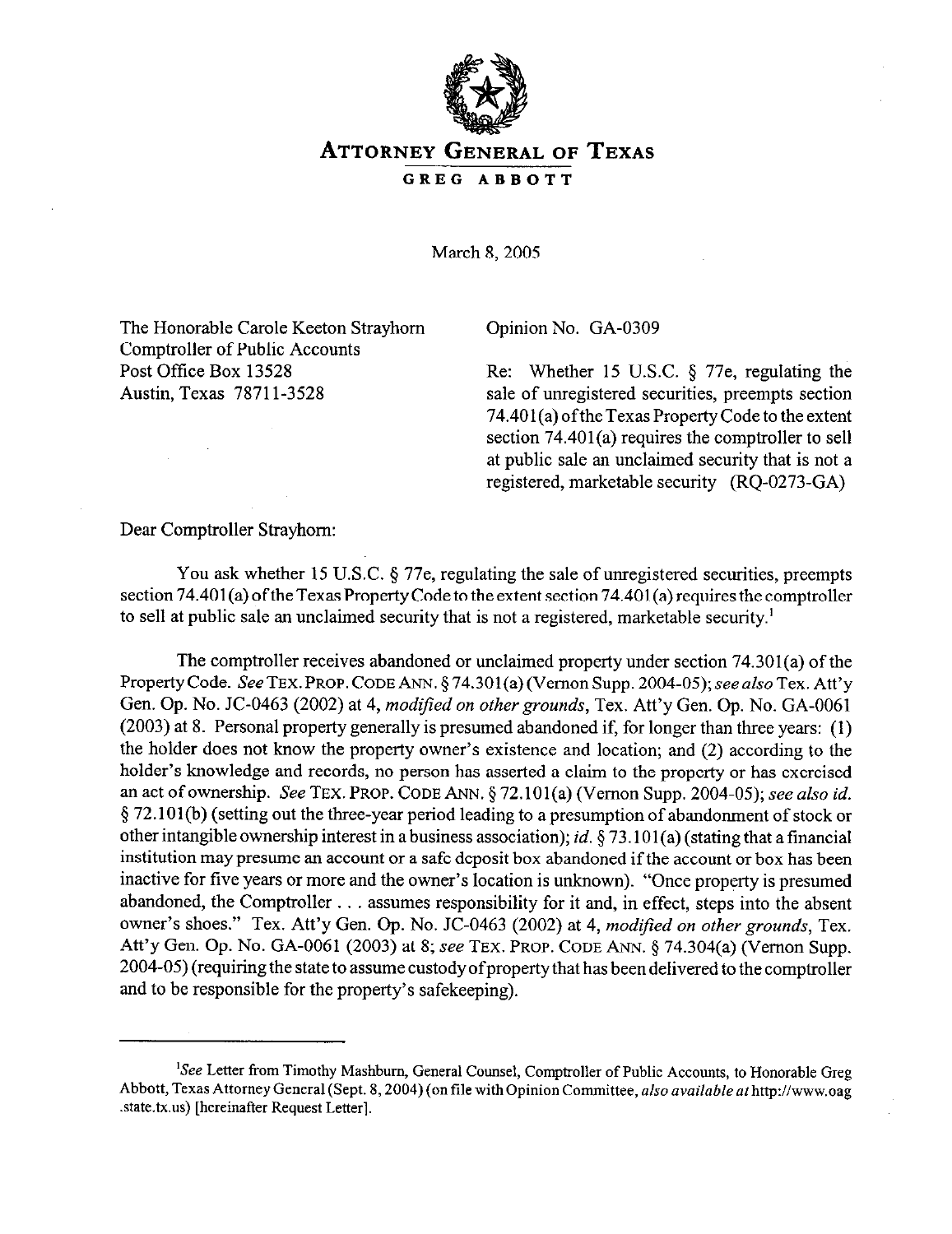Section 74.401 of the Property Code requires the comptroller generally to sell unclaimed personal property, excluding "money and marketable securities," at a public sale:

> Except [for property belonging to an out-of-state owner, property with minimal value, and military awards and decorations], the comptroller shall sell at public sale all personal property, other than money and marketable securities, delivered to the comptroller  $\ldots$  The comptroller shall conduct the sale in the city in this state that the comptroller determines affords the most favorable market for the particular property.

TEX. PROP. CODE ANN.  $\S$  74.401(a) (Vernon Supp. 2004-05). The comptroller must sell the property "to the highest bidder" unless the comptroller considers the highest bid "insufficient." *Id.*   $\S$  74.401(b). In that case, the comptroller may decline the bid and offer the property for public or private sale. See *id.* Proceeds from the sale are deposited into the state's general revenue fund. See *id. 5* 74.601(b)(2).

You indicate that, on occasion, the comptroller receives "unclaimed, privately held shares of stock that would not be properly classified as 'marketable securities."' Request Letter, supra note 1, at 1. These shares "are not registered with the Securities and Exchange Commission . . . and, therefore, cannot be sold on stock exchanges or over-the-counter markets." *Id.* at 2. You assume that these unregistered shares are not marketable securities, and therefore, you continue, section 74.401 appears to require the comptroller to sell them at public sale; yet you believe that an offer to sell these shares at public sale would, in most instances, violate 15 U.S.C. § 77e, part of the Securities Act of 1933. See id.; see also 15 U.S.C. § 77a (2000) (titling act). For purposes of this opinion, we adopt your representation that the shares about which you ask are not marketable securities under section 74.401.

Section 77e(a), 15 U.S.C., effectively prohibits the sale of unregistered securities:

Unless aregistration statement is in effect as to a security, it shall be unlawful for any person, directly or indirectly-

(1) to make use of any means or instruments of transportation or communication in interstate commerce or of the mails to sell such security through the use or medium of any prospectus or otherwise; or

(2) to carry or cause to be carried through the mails or in interstate commerce, by any means or instruments of transportation, any such security for the purpose of sale or for delivery after sale.

15 U.S.C. 5 77e(a) (2000). Section 77d exempts from 5 77e several kinds of transactions; you suggest that the only exemption that may be available to the comptroller is subsection (1), which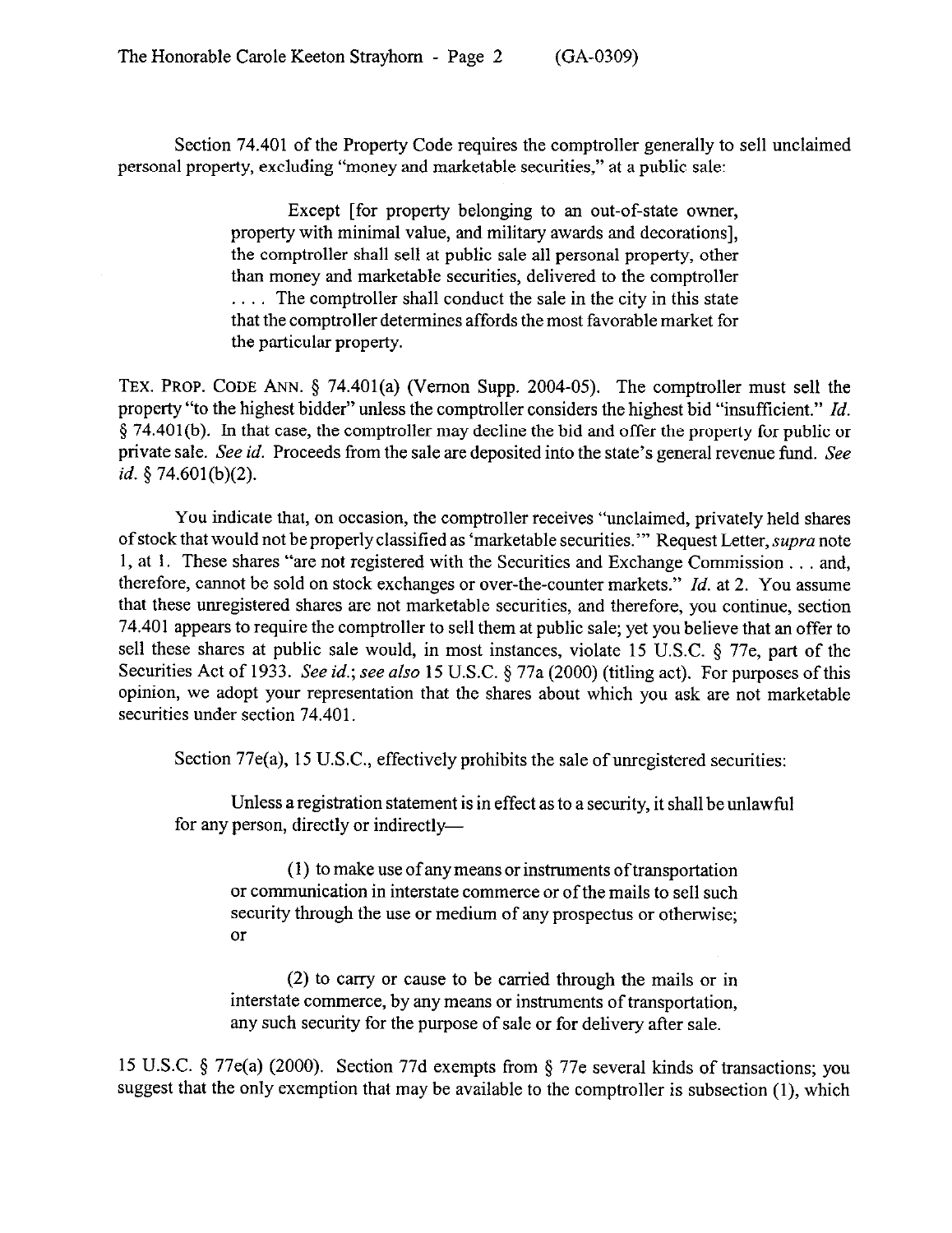exempts "transactions by any person other than an issuer, underwriter, or dealer." Id. § 77d(1); see Request Letter, *supra* note 1, at 2. The term "person" is defined to include a government. See 15 U.S.C.  $\frac{1}{2}$  77b(a)(2) (2000). The terms "issuer," "underwriter," and "dealer" are defined:

- . An issuer is a "person who issues or proposes to issue [a] security." *Id. 5* 77b(a)(4).
- . An underwriter is a "person who has purchased from an issuer with a view to, or offers or sells for an issuer in connection with, the distribution of any security, or participates or has a direct or indirect participation in any such undertaking." *Id. 5* 77b(a)( 11); see also *id.* § 77b(a)(3) (defining "sale," "sell," "offer to sell," "offer for sale," and "offer").
- A dealer is a "person who engages . . . as agent, broker, or principal, in the business of offering, buying, selling, or otherwise dealing or trading in securities issued by another person." *Id.* 8 77b(a)(12).

You assume that the comptroller is not an issuer or a dealer, but may be an underwriter. See Request Letter, *supra* note 1, at 2 ("the only relevant question is whether the Comptroller would be acting as an underwriter in reselling the securities at issue here").

We question whether the comptroller could be considered an underwriter in the circumstances you describe. As the term's definition suggests, an underwriter is "one who purchases stock from [an] issuer with an intent to resell to the public" in connection with a security distribution. *Quinn* & Co. v. *S.E.C.,* 452 F.2d 943,946 (10th Cir. 1971), *cert. denied, 406* US. 957 (1972); cf: 15 U.S.C. 9 77b(a)(ll) (2000). Here, the comptroller, in receiving the property under state escheat laws, does not appear to have purchased stock from an issuer. In addition, we assume that the number of escheated shares in a particular company is typically small. See *Quinn & Co., 452* F.2d at 946 (indicating that whether a sale is a distribution depends in part on the number of shares sold).

Nor could the comptroller be said to have obtained the stock "with a view to" distributing it. 15 U.S.C. 5 77b(a)( 11) (2000). An underwriter participates in a "distribution" of a security. *Id.; see Ackerberg* Y. *Johnson,* 892 F.2d 1328, 1336 (8th Cir. 1989) (stating that the term "underwriter" is "generally defined in close connection with the definition and meaning of 'distribution'"); S.E.C. v. *Van Horn,* 371 F.2d 181, 188 (7th Cir. 1966) (stating that the statutory definition of"underwriter" "specifically covers every person who participates in a distribution of securities"). While relevant federal law does not define the term "distribution,"see 15 U.S.C. 5 77b (2000), section 230.140 of the Securities and Exchange Commission's corresponding regulations in 17 C.F.R. defines the term "for certain transactions":

> A person, the chief part of whose business consists of the purchase of the securities of one issuer, or of two or more affiliated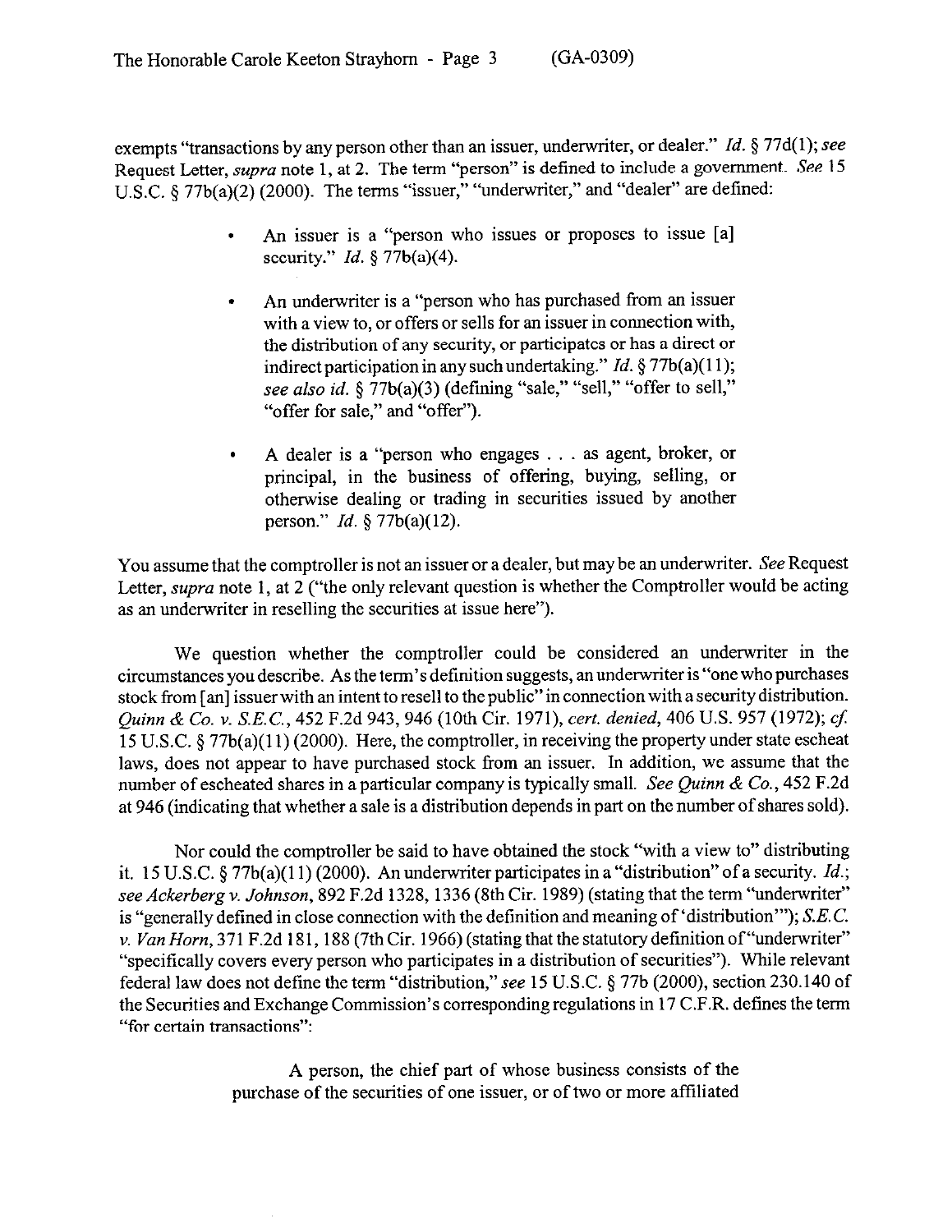issuers, and the sale of its own securities  $\ldots$  to furnish the proceeds with which to acquire the securities of such issuer or affiliated issuers, is to be regarded as engaged in the distribution of the securities of such issuer or affiliated issuers within the meaning of section 2(11) of the Act.

17 C.F.R. *5* 230.140 *(2004); see R.A. Holman & Co. Y. SEC., 366* F.2d 446,449 (2d Cir. 1966) (indicating that the term "distribution" denotes "the  $\ldots$  process by which in the course of a public offering [a] block of securities is dispersed and ultimately comes to rest in the hands of the investing public"') (quoting *Lewisohn Copper Corp., 38* S.E.C. *226,234* (1958)), *cert. denied, 389* U.S. 991 (1967); *see also Budget Rent-A-Car Sys., Inc. Y. Hirsch,* 810 F. Supp. 1253, 1255-57 (S.D. Fla. 1992) (suggesting that "distribution" is synonymous with "initial offerings" or other sales of large blocks of a particular corporation's stock); *Ackerberg,* 892 F.2d at 1335 n.6 (stating that the word "distribution" has been construed to mean "the equivalent of a 'public offering"').

The "chief part" of the comptroller's job is not the purchase and sale of securities, as the definition of "distribution" requires. See TEX. GOV'T CODE ANN. § 403.011(a) (Vernon 2005) (listing the comptroller's general powers). In particular, the comptroller is the state's "sole accounting officer" and must "supervise . . . the state's fiscal concerns and manage those concerns." *Id.* § 403.011(a)(3). She has extensive duties related to collecting, keeping, and accounting for state funds. See *id.* 5 403.01 l(a)(2), (4)-(10). She also is responsible for auditing claims against the state and for "draw[ing] warrants on the treasury for payment of all money required by law to be paid from the treasury on warrants drawn by the comptroller." *Id.*  $\frac{8}{3}$  403.011(a)(12)-(14), (17).

We accordingly conclude that the comptroller generally is not an underwriter for purposes of 15 U.S.C.  $\S$  77e(a), except perhaps in specific fact situations that we do not address here.<sup>2</sup> See *Neuwirth Inv. Fund, Ltd.* Y. *Swanton,* 422 F. Supp. 1187, 1195 (S.D.N.Y. 1975) (stating that the determination ofwhether one is an underwriter requires an analysis of various facts). Assuming that the comptroller is not an underwriter, she need not comply with federal securities laws in disposing of the securities. Consequently, the comptroller must comply with section 74.401(a), requiring her to sell the unmarketable securities at public sale.

<sup>&</sup>lt;sup>2</sup>If specific facts are present, such as the escheat of a large number of unclaimed shares in a single company, we suggest that the comptroller cmtact the federal Securities and Exchange Commission to determine whether federal requirements apply.